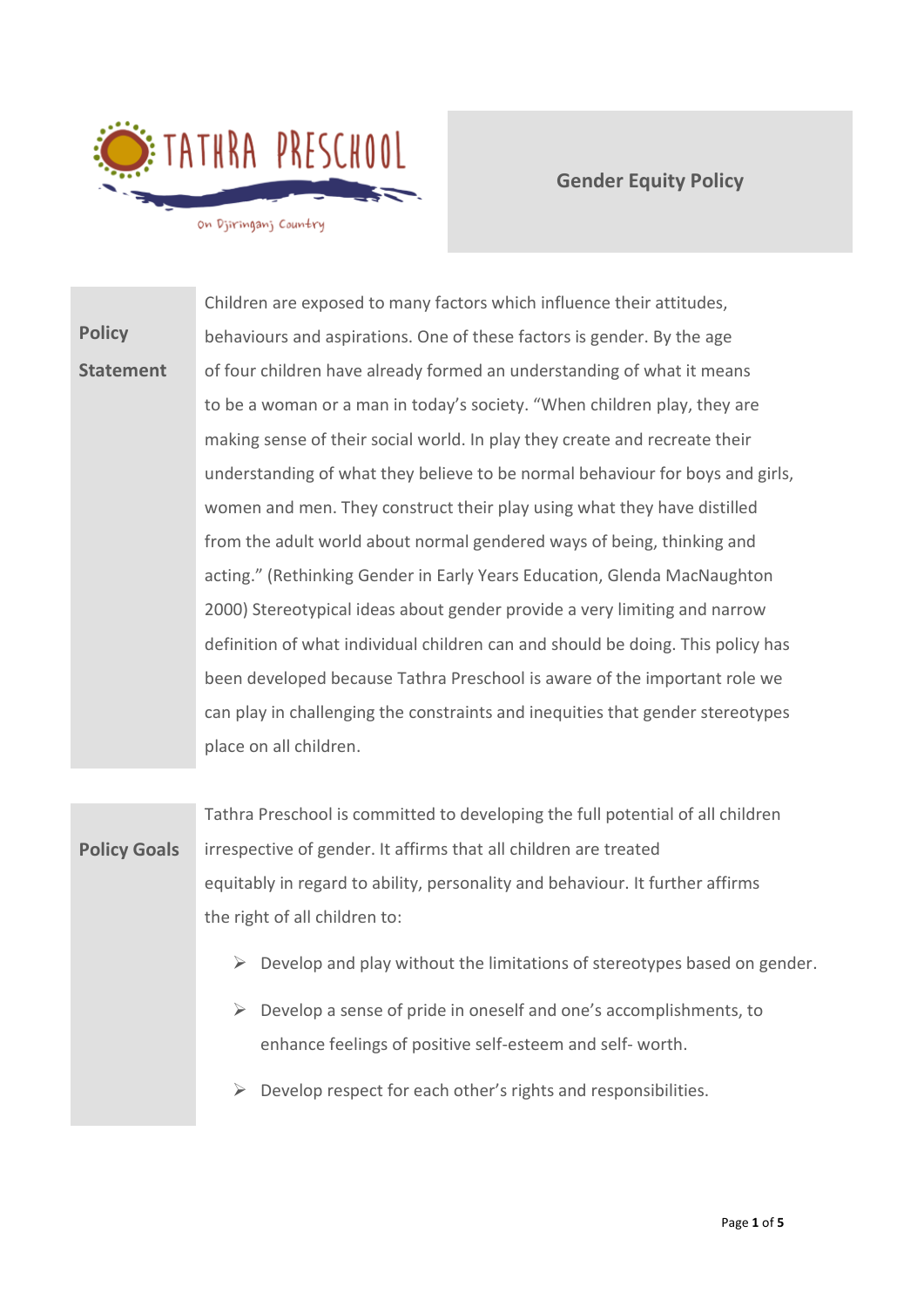### **To support the intent of this policy, Tathra Preschool will endeavour to:**

- $\triangleright$  Ensure that all children regardless of gender are equally encouraged to participate in all activities with due consideration for individual needs and interests. For example, encourage all children to use the home corner, outdoor playing equipment and toys such as cars and dolls.
- $\triangleright$  Encourage non-sexist behaviour by children and staff.
- $\triangleright$  Purchase resources and materials that promote gender equity and counter sexist and violence supportive attitudes, for staff use and supply staff development programs focused on issues of gender equity, sexism and education.
- $\triangleright$  Encourage all children to express emotions and display affection.
- $\triangleright$  Ensure that all language used within the centre, both verbal and written, is gender inclusive.
- $\triangleright$  Encourage use of materials which portray women and men in roles, situations and jobs which are not stereotyped.
- $\triangleright$  Select resources where all children are seen as both initiators and nurturers.
- $\triangleright$  Ensure that all children regardless of gender equally share staff time, indoor/outdoor playing space and equipment taking into account individual needs and interests.
- $\triangleright$  Encourage the employment of both female and male staff and ensure that tasks carried out by staff are not related to gender.
- $\triangleright$  Encourage educational or information opportunities that further the aims of this policy.

#### **Roles and Responsibilities**

#### **The approved provider will:**

 $\triangleright$  Ensure the development, implementation and review of and maintenance of the policy.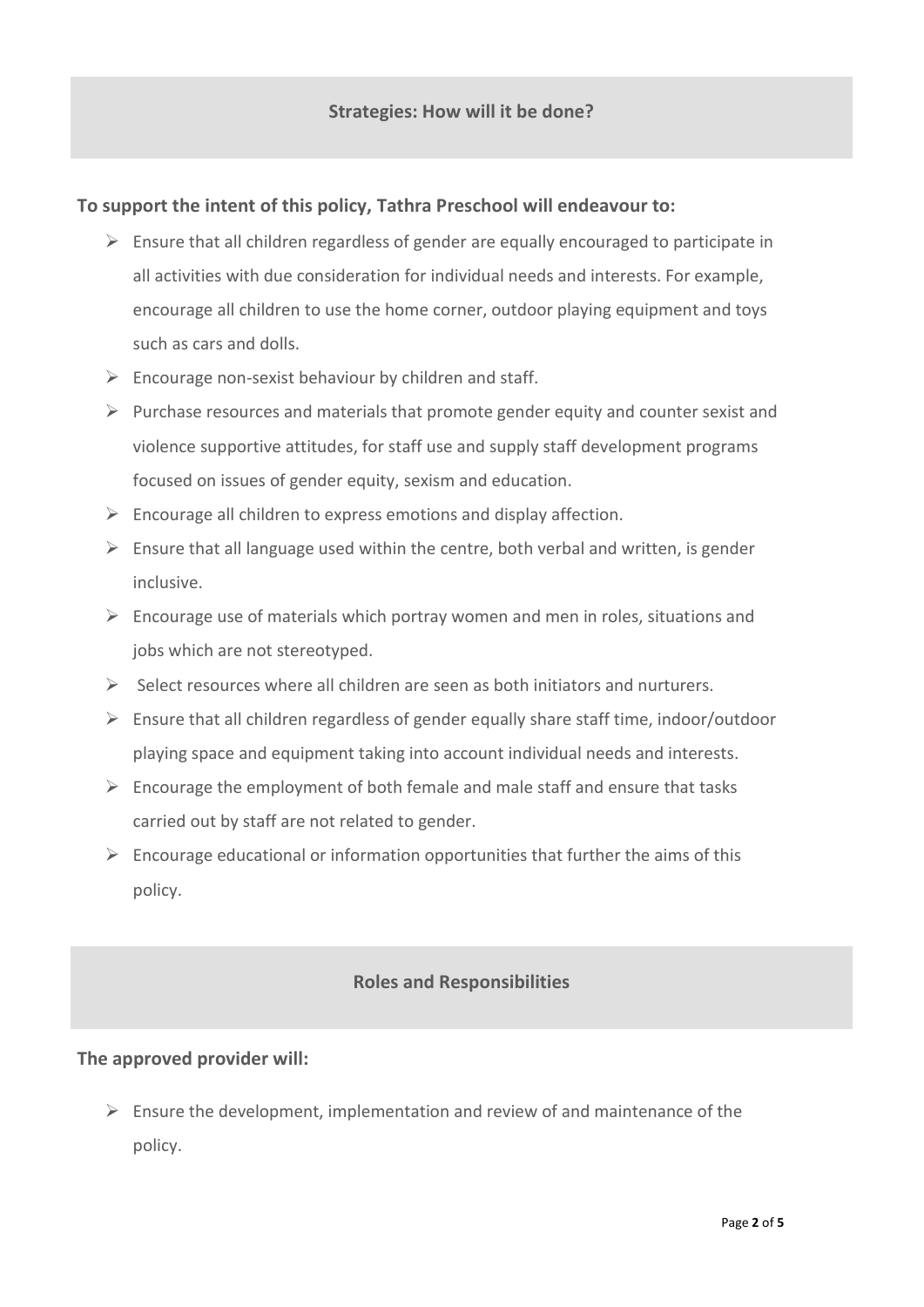- $\triangleright$  Provide families with information about the importance of a gender equity approach in achieving positive outcomes for all children.
- $\triangleright$  Consider barriers to participation in service programs and activities and developing strategies to overcome these.
- $\triangleright$  Ensure that staff have access to appropriate and accredited professional development activities that promote a positive understanding of gender equity and develop skills to assist them in implementing this policy.
- $\triangleright$  Provide support and guidance to educators/staff.
- ➢ Ensure that educators and all staff are aware of Tathra Preschool's expectations regarding positive, respectful and appropriate behaviour when working with children and families.
- $\triangleright$  Ensure that any behaviour or circumstances that may constitute discrimination or prejudice are dealt with in an appropriate manner.
- $\triangleright$  Develop and deliver an educational program that is reflective of the Tathra Preschool's values, beliefs and philosophy, and embraces the principles of fairness, equity, diversity and inclusion.

## **Educators will:**

- $\triangleright$  Ensure the day-to-day implementation of the gender equity policy.
- $\triangleright$  Be aware of the Tathra Preschools expectations regarding positive, respectful and appropriate behaviour when working with children and families.
- $\triangleright$  Ensure that the program provides opportunities for all children to participate and interact with one another, irrespective of gender.
- $\triangleright$  Undertake appropriate professional development on issues about gender equity
- $\triangleright$  Understand and respect how different cultural child-rearing and social practices may view gender roles.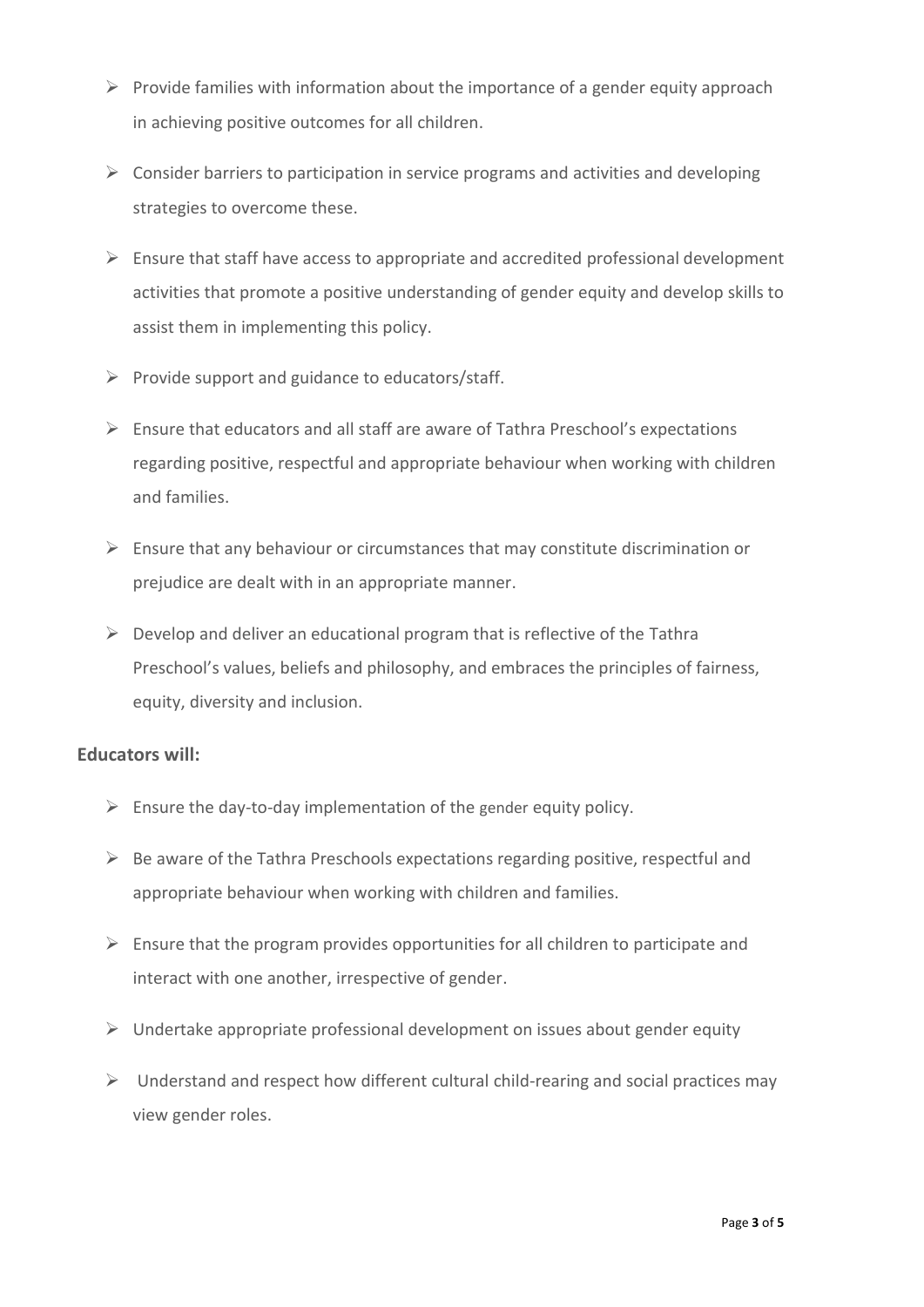- $\triangleright$  Use family-centred practice and working collaboratively with staff, parents/carers, specialist services and other professionals to implement a gender equity approach at the service.
- $\triangleright$  Provide opportunities for families to contribute to the gender equity program.
- $\triangleright$  Notify management or appropriate staff of any behaviour or circumstances that may constitute discrimination or prejudice.
- $\triangleright$  Critically reflect on practice to ensure that interactions and programs embrace a gender equitable approach in which children and families feel valued and respected, and that their contributions are welcomed.
- $\triangleright$  Incorporate a gender lens across their reflective practice and observations.

# **Monitor, Evaluation and Review**

This policy will be monitored to ensure compliance with legislative requirements and unless deemed necessary through the identification of practice gaps, the service will review this Policy every two years.

Families and staff are essential stakeholders in the policy review process and will be given opportunity and encouragement to be actively involved.

In accordance with R. 172 of the Education and Care Services National Regulations, the service will ensure that families of children enrolled at the service are notified at least 14 days before making any change to a policy or procedure that may have significant impact on the provision of education and care to any child enrolled at the Preschool; a family's ability to utilise the service; the fees charged or the way in which fees are collected.

**Relevant Legislation**

- ➢ Sex Discrimination Act 1984
- ➢ Equal Opportunity Act 2010